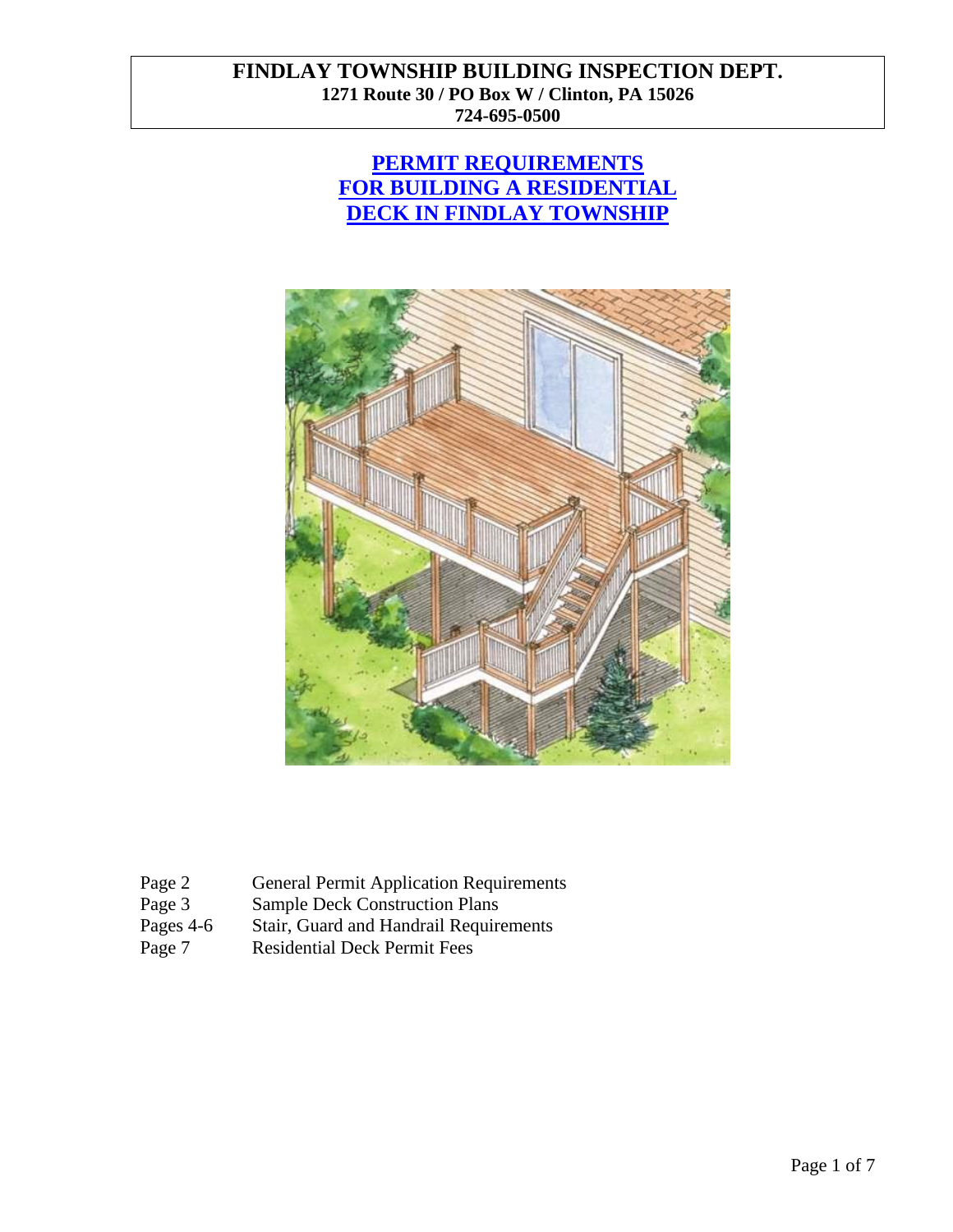### **PERMIT REQUIREMENTS FOR DECKS**

In order to construct a deck, you must submit a **Building Permit Application**, and a **Use-By-Right (Zoning) Permit Application**. Two (2) copies of the **Plot Plan (survey)** of your property must accompany the Use-By-Right Permit Application. You must draw the proposed location of the deck (approximately to scale) on the plot plan. Include the distances from the deck to the rear and side property lines on the plot plan. Two (2) copies of the **deck construction plans** must also be submitted with your application. Contractors must provide a copy of their Worker's Compensation Insurance Certificate. Certificates may be faxed to 724-695-1700 (Attn: Building Inspection Department). If the contractor is a single proprietor or the homeowner is performing the work, a **worker's compensation exemption form** must be completed and provided with the Building Permit submittal.

#### **NOTE: UNCOVERED DECKS WHERE THE WALKING SURFACE OF THE DECK IS NO MORE THAN 30 INCHES ABOVE GRADE AT ANY POINT WITHIN 3 FEET OF THE DECK DO NOT REQUIRE A BUILDING PERMIT. A USE-BY-RIGHT (ZONING) PERMIT IS STILL REQUIRED.**

#### **The Prescriptive Residential Wood Deck Construction reference guide (based on the 2015 International Residential Code) is available at:**

**<https://www.awc.org/codes-standards/publications/dca6>**

# **SAMPLE DECK CONSTRUCTION PLAN**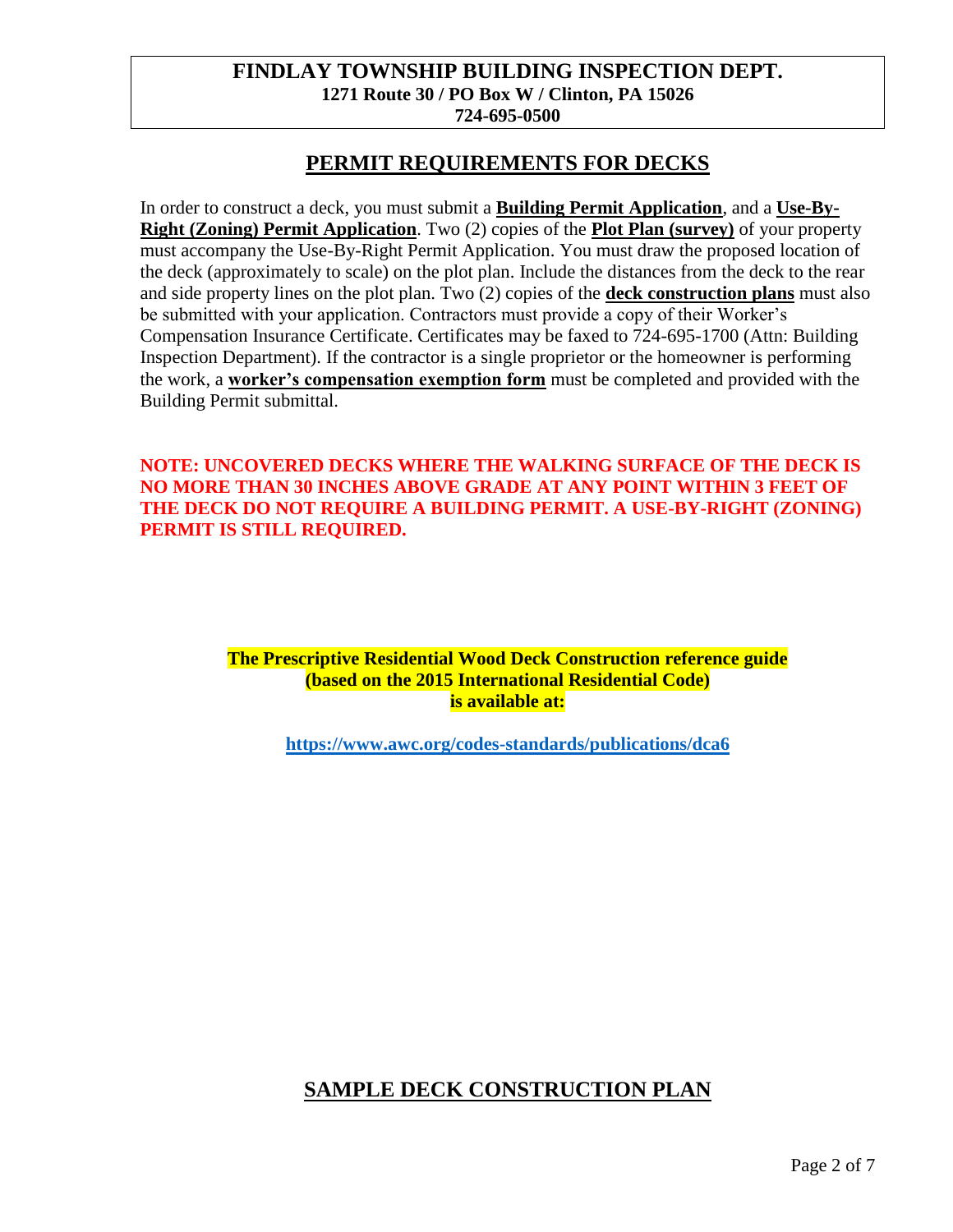# SAMPLE DECK CONSTRUCTION PLAN

NOTE: Plans shall be a minimum  $8\frac{1}{2}$  " x 11". All plans shall be drawn to minimum  $\frac{1}{2}$  " = 1'scale using a straightedge (no freehand sketches will be accepted). Plans may be multiple pages (sample drawing shown with all views on one page for space considerations). Indicate dimensions of all framing members and all other dimensions shown on sample drawing. Include name, address and date on all drawings.



13.

Page 3 of 7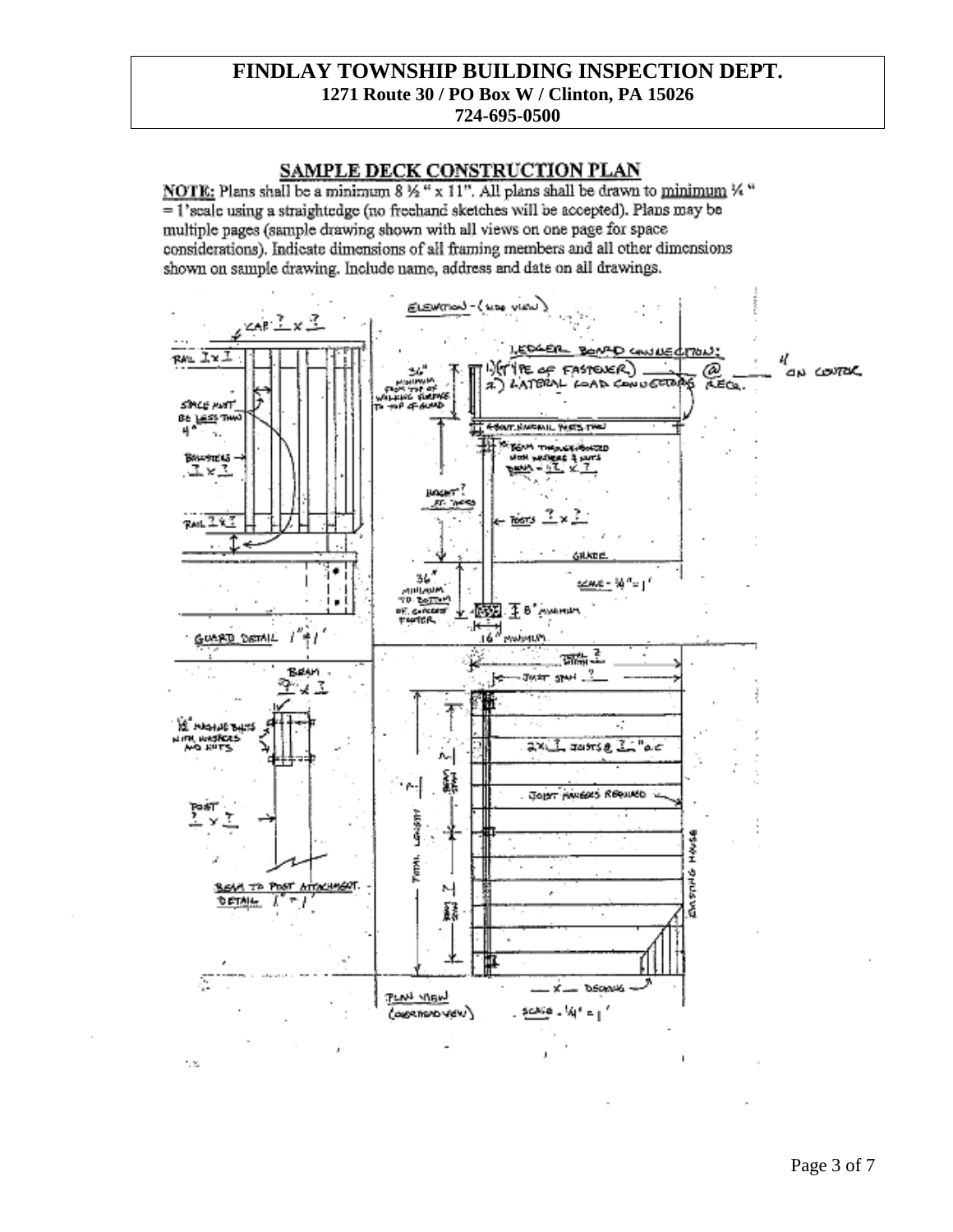# **STAIRWAY, GUARD AND HANDRAIL REQUIREMENTS FOR RESIDENTIAL CONSTRUCTION**

(As required by the 2015 International Residential Code)

#### **DEFINITIONS:**

**1. GUARD-**A building component or a system of building components located near the open sides of elevated walking surfaces that minimizes the possibility of a fall from the walking surface to the lower level **Relevant Sections from 2018 International Residential Code**:

Section R312.1.1 Where Required. Guards shall be located along open-sided walking surfaces, including stairs, ramps and landings, that located more than 30 inches above the floor or grade below shall have guards not less than 36 inches in height. Open sides of stairs with a total rise of more than 30 inches measured vertically to the floor or grade below at any point within 36 inches horizontally to the edge of the open side. Insect screening shall not be considered as a guard.

Section 312.1.2 Height. Required guards on open sides of walking surfaces, including stairways, raised floor areas, balconies and porches shall not be less than 36 inches in height as measured vertically above the adjacent walking surface or the line connecting the leading edges of the treads. There are 2 exceptions to stairs. 1 Guards shall not be less than 34 inches measured vertically from a line connecting the leading edge of treads. 2 When the top of guard serves as a handrail also, it shall be mounted 34-38 inches measured vertically from a line connecting the leading edge of treads .have intermediate rails or ornamental closures which do not allow passage of a 4 inch sphere.

Section 312.1.3 Opening limitations. Required guards on open sides of stairways, raised floor areas, balconies and porches shall not have openings that allow the passage of a 4 inch sphere. There are 2 exceptions to stairs. 1) The triangular openings at the open side of stair, formed by the riser, tread and bottom rail of a guard, shall not allow the passage of a sphere 6 inches in diameter. 2) Guards on open side of stairs shall not have openings that allow the passage of a sphere 4 3/8 inches in diameter.

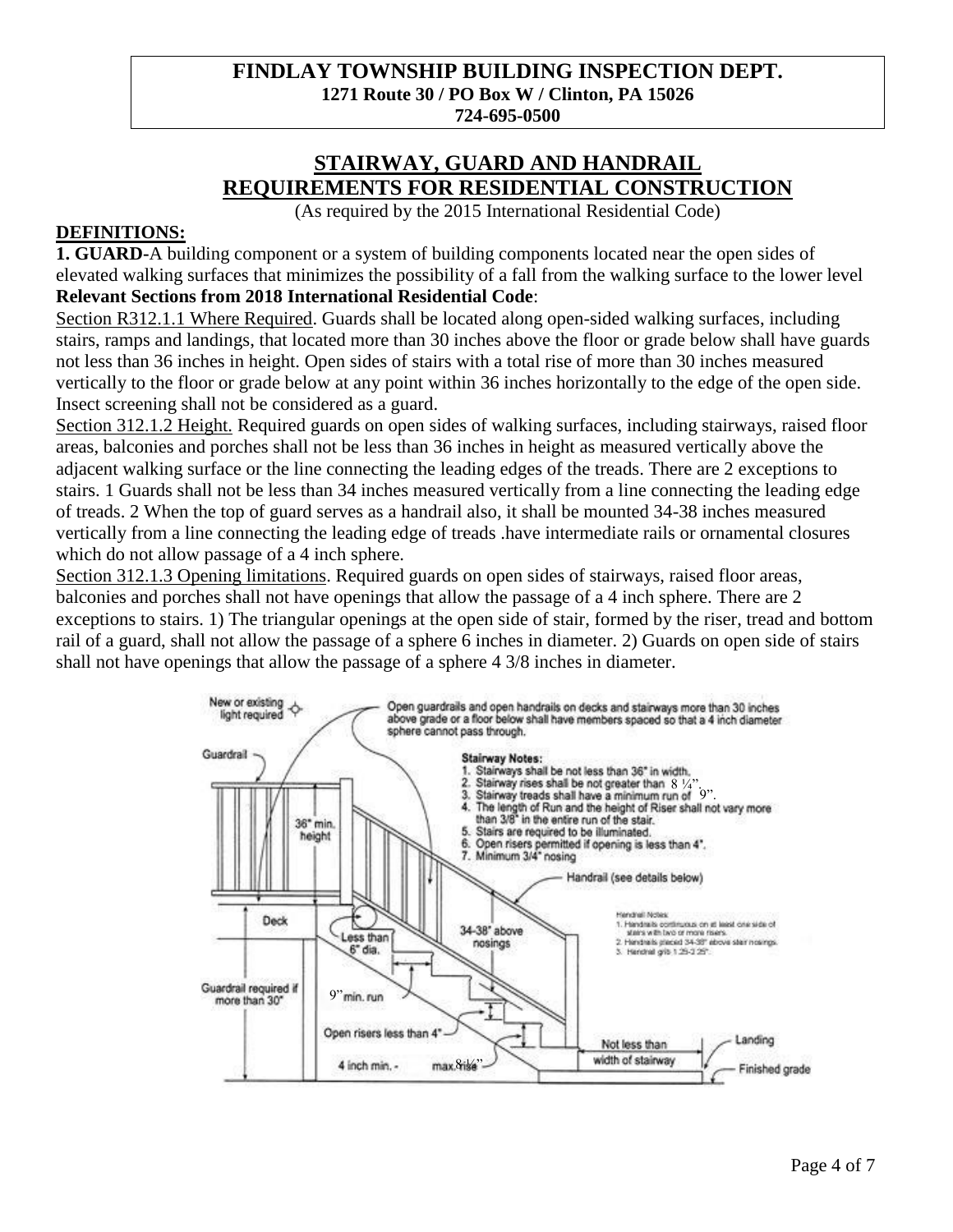**2. HANDRAIL-**A horizontal or sloping rail intended for grasping by the hand for guidance or support.

#### **Relevant Sections from 2018 International Residential Code:**

Section R311.7.8 Handrails. Handrails shall be provided on not less than one side of each flight of stairs with four or more risers.

Section R311.7.8.1 Height. Handrail height, measured vertically from the sloped plane adjoining the tread nosing, or finish surface of ramp slope, shall be not less than 34 inches and not more than 38 inches.

Section R311.7.8.4 Continuity. Handrails shall be continuous for the full length of the flight, from a point directly above the top riser of the flight to a point directly above lowest riser of the flight. Handrail ends shall be returned or shall terminate in newel posts or safety terminals. Handrails adjacent to a wall shall have a space of not less than 1 ½ inch between the wall and the handrails. R311.7.8.5 Handrail grip size**. All required handrails shall be of one of the following types or provide equivalent graspability.**

**TYPE I.** Handrails with a circular cross section shall have an outside diameter of at least 1 1/4 inches and not greater than 2 inches. If the handrail is not circular it shall have a perimeter dimension of at least 4 inches (102 mm) and not greater than 6 1/4 inches (160 mm) with a maximum cross section of dimension of 2 1/4 inches.



# EXAMPLES OF TYPE I HANDRAILS

R311.7.8.3 Handrail grip size**.** (cont.)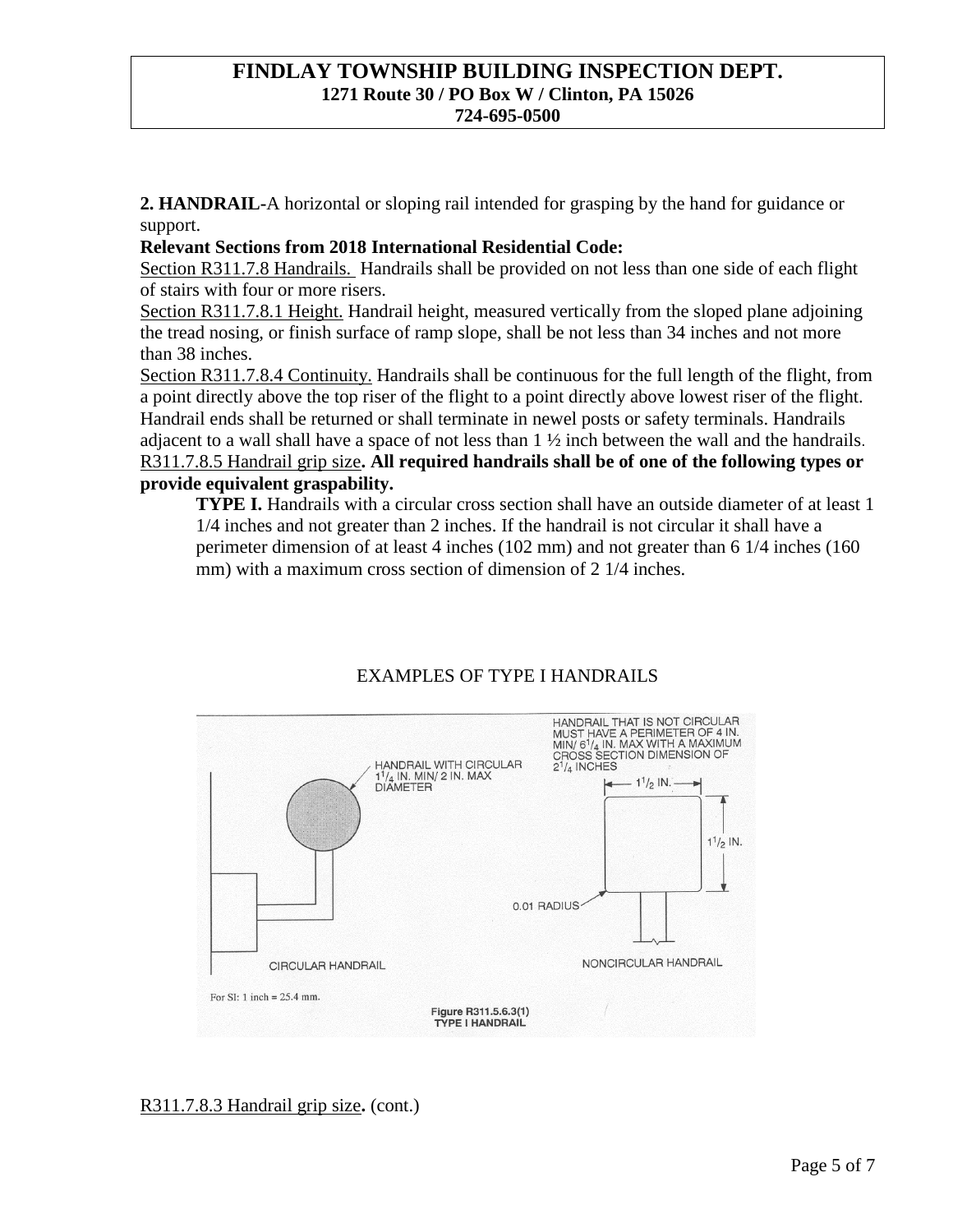**TYPE II** Handrails with a perimeter greater than 6 1/4 inches shall provide a graspable finger recess area on both sides of the profile. The finger recess shall begin within a distance of 3/4 inch measured vertically from the tallest portion of the profile and achieve a depth of at least 5/16 inch within 7/8 inch below the widest portion of the profile. This required depth shall continue for at least 3/8 inch (10mm) to a level that is not less than 1 3/4 inches below the tallest portion of the profile. The minimum width of the handrail above the recess shall be 1 1/4 inches to a maximum of 2 3/4 inches. Edges shall have a minimum radius of 0.01 inches.

#### TYPE II HANDRAIL



HANDRAIL PERIMETER > 61/4 IN.